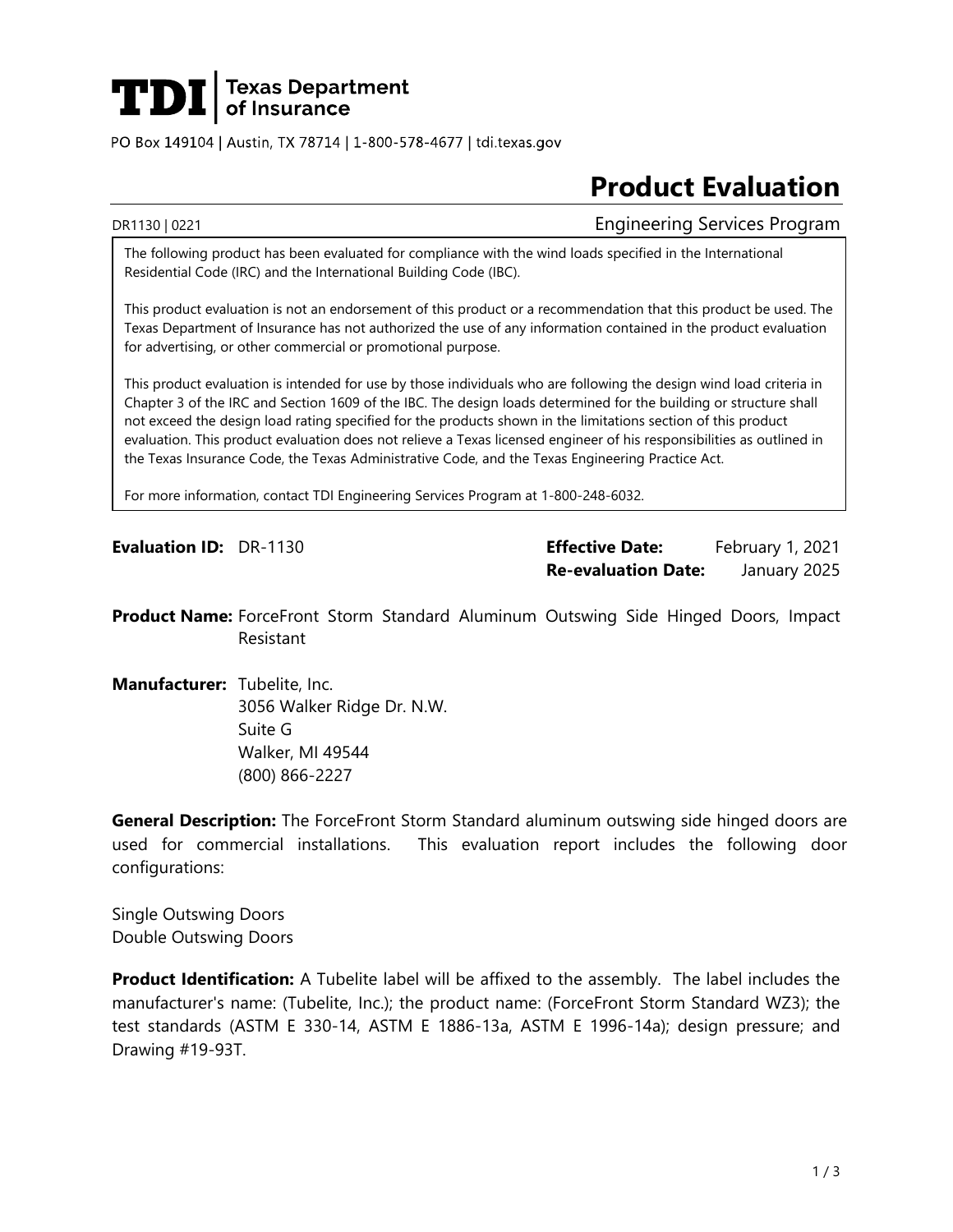## **Limitations: Design Drawings:**

The door assemblies must comply with and be installed in accordance with the following design drawing:

Drawing No. 19-93T; titled "Standard Entrance Series Aluminum Out-Swing Door" Sheets 1 thru 15 of 15; dated August 22, 2019; Rev. A, dated October 27, 2020; signed and sealed by Jalal Farooq, P.E on December 17, 2020. This evaluation report refers to the stated drawings as the approved drawings.

Fabrication and Assembly: Tubelite, Inc. door systems are fabricated in the factory. The aluminum door systems are assembled and glazed at the jobsite. The approved drawing referenced in this evaluation report indicates the options for the glazing construction.

# **Design Pressure (DP):**

The aluminum door systems have a maximum design pressure rating of +70/-70 psf. Refer to approved drawing for specific design pressure requirements.

**Hardware:** Requirements for door hardware are specified on the approved drawing. Strike plates are holes in the aluminum door frames.

## **Impact Resistance:**

These assemblies satisfy TDI's criteria for protection from windborne debris. The products have passed Missile Level C, D, and E. The missile level is specified on the design drawing. For assemblies that have passed Missile Level C, they may be used for Basic Protection in areas where the basic ultimate wind speed is less than 150 mph. Install the assemblies at a height on the structure that does not exceed the design pressure rating for the assembly. These assemblies do not require an impact protective system when installed in areas where windborne debris protection is required.

#### **Installation:**

**General:** Prepare and install the assembly in accordance with the manufacturers recommended installation instructions. Detailed installation instructions and drawings are available in the approved drawings.